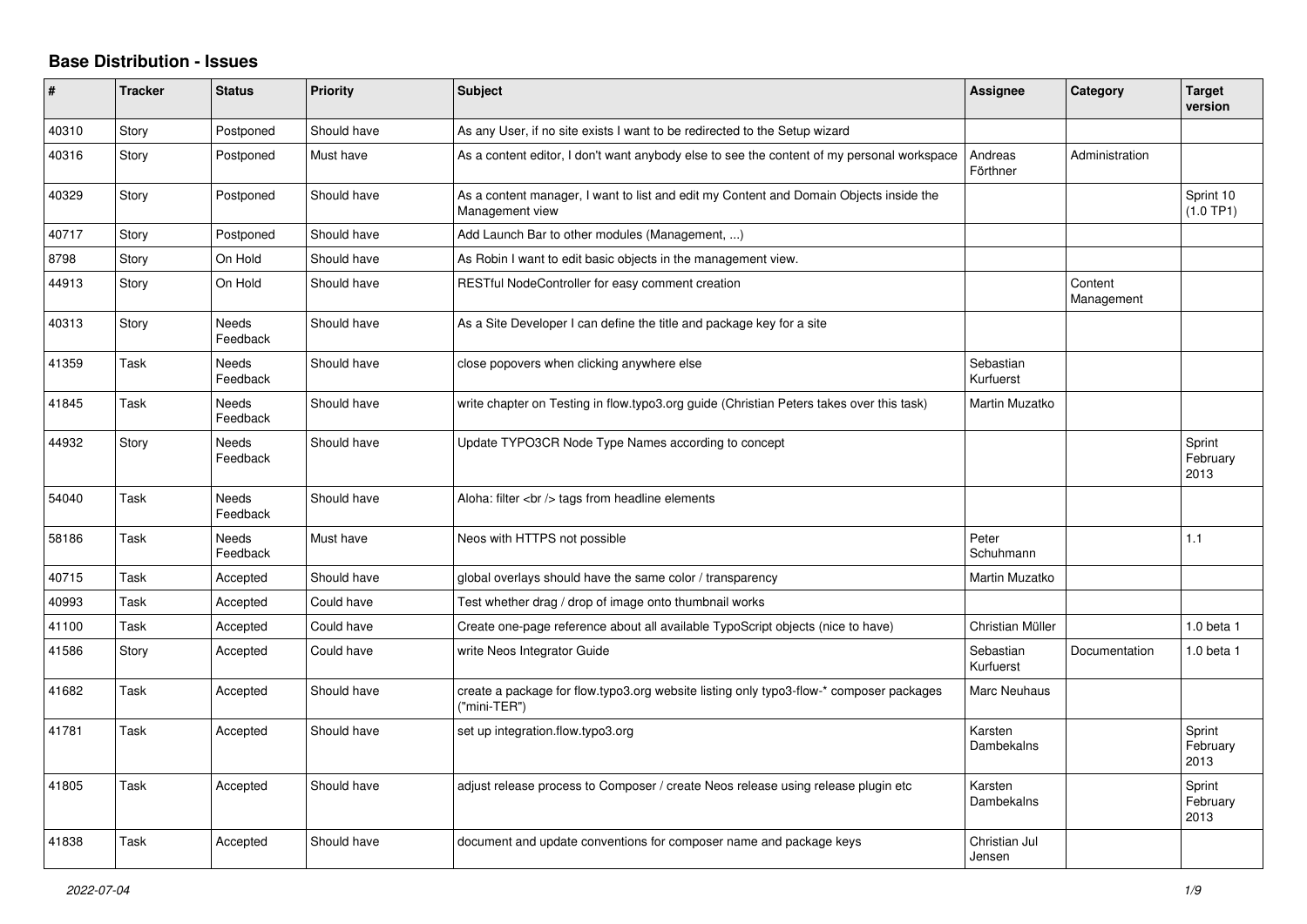| #     | <b>Tracker</b> | <b>Status</b> | <b>Priority</b> | <b>Subject</b>                                                                                              | <b>Assignee</b>        | Category                 | <b>Target</b><br>version   |
|-------|----------------|---------------|-----------------|-------------------------------------------------------------------------------------------------------------|------------------------|--------------------------|----------------------------|
| 41859 | Task           | Accepted      | Should have     | Create a standard library for common string, array and date functions in EEL                                | Christopher<br>Hlubek  |                          |                            |
| 41973 | Task           | Accepted      | Should have     | Align button bars for editables on top of the editable border to prevent overlay issues with<br>the content | Sebastian<br>Kurfuerst |                          |                            |
| 44912 | Story          | Accepted      | Must have       | Exploration: Accessible Neos Content Editing Module                                                         | <b>Patrick Broens</b>  | <b>Content Editing</b>   | Sprint<br>February<br>2013 |
| 44919 | Story          | Accepted      | Should have     | Use Expose for listing BlogPost-Nodes in Frontend                                                           | Marc Neuhaus           | <b>Content Rendering</b> | Sprint<br>February<br>2013 |
| 44921 | Story          | Accepted      | Should have     | Decide TypoScript and TYPO3CR Naming                                                                        | Sebastian<br>Kurfuerst | <b>Content Rendering</b> | Sprint<br>February<br>2013 |
| 44924 | Task           | Accepted      | Should have     | Change the Post List view to use Expose                                                                     | <b>Marc Neuhaus</b>    |                          | Sprint<br>February<br>2013 |
| 44926 | Task           | Accepted      | Must have       | Define roles for navigational landmarks                                                                     | <b>Patrick Broens</b>  |                          | Sprint<br>February<br>2013 |
| 44927 | Task           | Accepted      | Must have       | Define roles for document structure                                                                         | <b>Patrick Broens</b>  |                          | Sprint<br>February<br>2013 |
| 44929 | Task           | Accepted      | Must have       | Define roles for widgets                                                                                    | <b>Patrick Broens</b>  |                          | Sprint<br>February<br>2013 |
| 44930 | Task           | Accepted      | Must have       | Check if parts marked as widget need HTML markup changes                                                    | <b>Patrick Broens</b>  |                          | Sprint<br>February<br>2013 |
| 44971 | Work Package   | Accepted      | Should have     | <b>TYPO3 Neos API Definition</b>                                                                            | Sebastian<br>Kurfuerst | Documentation            | 1.0 beta 1                 |
| 44975 | Story          | Accepted      | Must have       | Implement module listing for Launch Bar, and fix search                                                     | Christopher<br>Hlubek  | <b>Content Editing</b>   | 1.0 beta 1                 |
| 45003 | Work Package   | Accepted      | Should have     | Media Browser                                                                                               | Christian Müller       | <b>Content Editing</b>   | 1.0 beta 1                 |
| 45004 | Work Package   | Accepted      | Must have       | Write TYPO3 Neos Integrator Guide                                                                           | Karsten<br>Dambekalns  | Documentation            | 1.0 beta 1                 |
| 45023 | Work Package   | Accepted      | Should have     | Make complex, interactive custom content types possible                                                     |                        | <b>Content Editing</b>   | 1.0 beta 1                 |
| 45408 | Work Package   | Accepted      | Should have     | Frontend / Page Cache                                                                                       | Robert Lemke           | General / Project        | 1.0 beta 1                 |
| 45758 | Story          | Accepted      | Should have     | Provide a way to control escaping of content through TypoScript                                             | Sebastian<br>Kurfuerst | <b>Content Rendering</b> | 1.0 beta 1                 |
| 47023 | Work Package   | Accepted      | Could have      | Global user interface                                                                                       | Aske Ertmann           | Global User<br>Interface | 1.0 beta 1                 |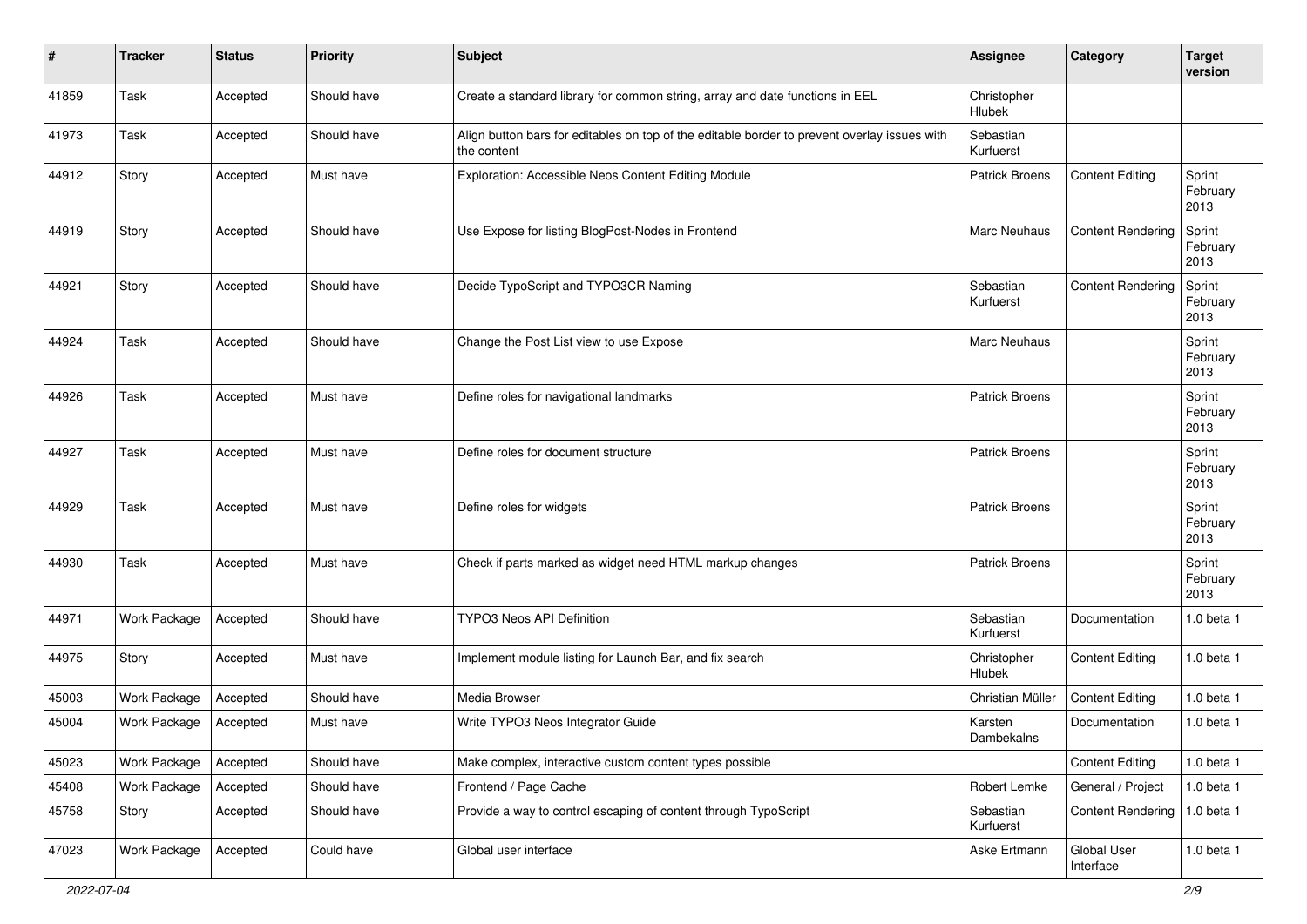| #     | <b>Tracker</b> | <b>Status</b> | <b>Priority</b>      | <b>Subject</b>                                                            | <b>Assignee</b>        | Category                        | <b>Target</b><br>version |
|-------|----------------|---------------|----------------------|---------------------------------------------------------------------------|------------------------|---------------------------------|--------------------------|
| 48075 | Task           | Accepted      | Should have          | Context bar                                                               |                        |                                 |                          |
| 48076 | Task           | Accepted      | Should have          | Wireframe mode toggle                                                     | Rasmus<br>Skjoldan     |                                 |                          |
| 48078 | Task           | Accepted      | Should have          | Fullscreen mode toggle                                                    | Sebastian<br>Kurfuerst |                                 | 1.0 beta 1               |
| 48080 | Task           | Accepted      | Should have          | Breadcrumb                                                                |                        |                                 | 1.0 beta 1               |
| 48291 | Task           | Accepted      | Should have          | Redirect management for moved pages                                       | <b>Tim Kandel</b>      | <b>Content Rendering</b>        | 1.0 beta 1               |
| 48328 | Task           | Accepted      | Should have          | Rename JavaScript to new structure                                        | Aske Ertmann           |                                 | 1.0 beta 1               |
| 48368 | Task           | Accepted      | Should have          | Behat tests for Page Tree                                                 | Markus<br>Goldbeck     |                                 |                          |
| 48526 | Task           | Accepted      | Should have          | evaluate use of graph databases as high-performance store                 | Sebastian<br>Kurfuerst | <b>Content Repository</b>       |                          |
| 49385 | Work Package   | Accepted      | Must have            | Release Flow 2.0 stable                                                   | Robert Lemke           |                                 | 1.0 beta 1               |
| 49943 | Work Package   | Accepted      | Should have          | Security                                                                  | Andreas<br>Förthner    |                                 | 1.0 beta 1               |
| 50191 | Story          | Accepted      | Should have          | As an integrator I want an extensible way of including JavaScript and CSS | Christopher<br>Hlubek  |                                 | 1.0 beta 1               |
| 51927 | Task           | Accepted      | Must have            | Node type structure                                                       |                        | Content Repository              | 1.0 beta 1               |
| 52020 | Task           | Accepted      | Should have          | clean up Node Structure between TYPO3 Neos and TYPO3.Neos.NodeTypes       | Sebastian<br>Kurfuerst | Content Repository   1.0 beta 1 |                          |
| 53866 | Work Package   | Accepted      | Should have          | Release 1.0 Important Topics                                              |                        |                                 | 1.x                      |
| 8792  | Epic           | <b>New</b>    | Could have           | EPIC: Speed and Contentcaching                                            |                        |                                 |                          |
| 10506 | Story          | New           | Must have            | Minimalistic Media Browser (Files, Images, Documents)                     | Christian Müller       | <b>Content Editing</b>          | 1.0 beta 1               |
| 10508 | Epic           | New           | Must have            | EPIC: Roles / Security for BE and FE / Usermanagement                     |                        |                                 |                          |
| 10509 | Epic           | <b>New</b>    | Should have          | EPIC: Workspaces and Publishing Workflows                                 |                        |                                 |                          |
| 10513 | Epic           | <b>New</b>    | Won't have this time | EPIC: System-Monitoring / Maintenance                                     |                        |                                 |                          |
| 10515 | Work Package   | New           | Must have            | [WIP] Content Translation Support                                         | Karsten<br>Dambekalns  | General / Project               | $1.1$                    |
| 12443 | Epic           | New           | Should have          | EPIC: performant Contenttargeting (personalisation)                       |                        |                                 |                          |
| 13532 | Story          | New           | Must have            | Implement File Download Content Type                                      | Christian Müller       | Content Editing                 | 1.0 beta 1               |
| 40294 | Epic           | New           | Should have          | EPIC: Inline Editing Support (Links, Content Types, Plugin)               |                        |                                 |                          |
| 40297 | Epic           | New           | Must have            | EPIC: Basic Page Tree Operations                                          |                        |                                 |                          |
| 40298 | Epic           | New           | Should have          | EPIC: Design / Icons                                                      |                        |                                 |                          |
| 40299 | Epic           | New           | Must have            | EPIC: Content Security (Workspaces)                                       |                        |                                 |                          |
| 40300 | Epic           | New           | Should have          | EPIC: Consistent UI Design (Bootstrap)                                    |                        |                                 |                          |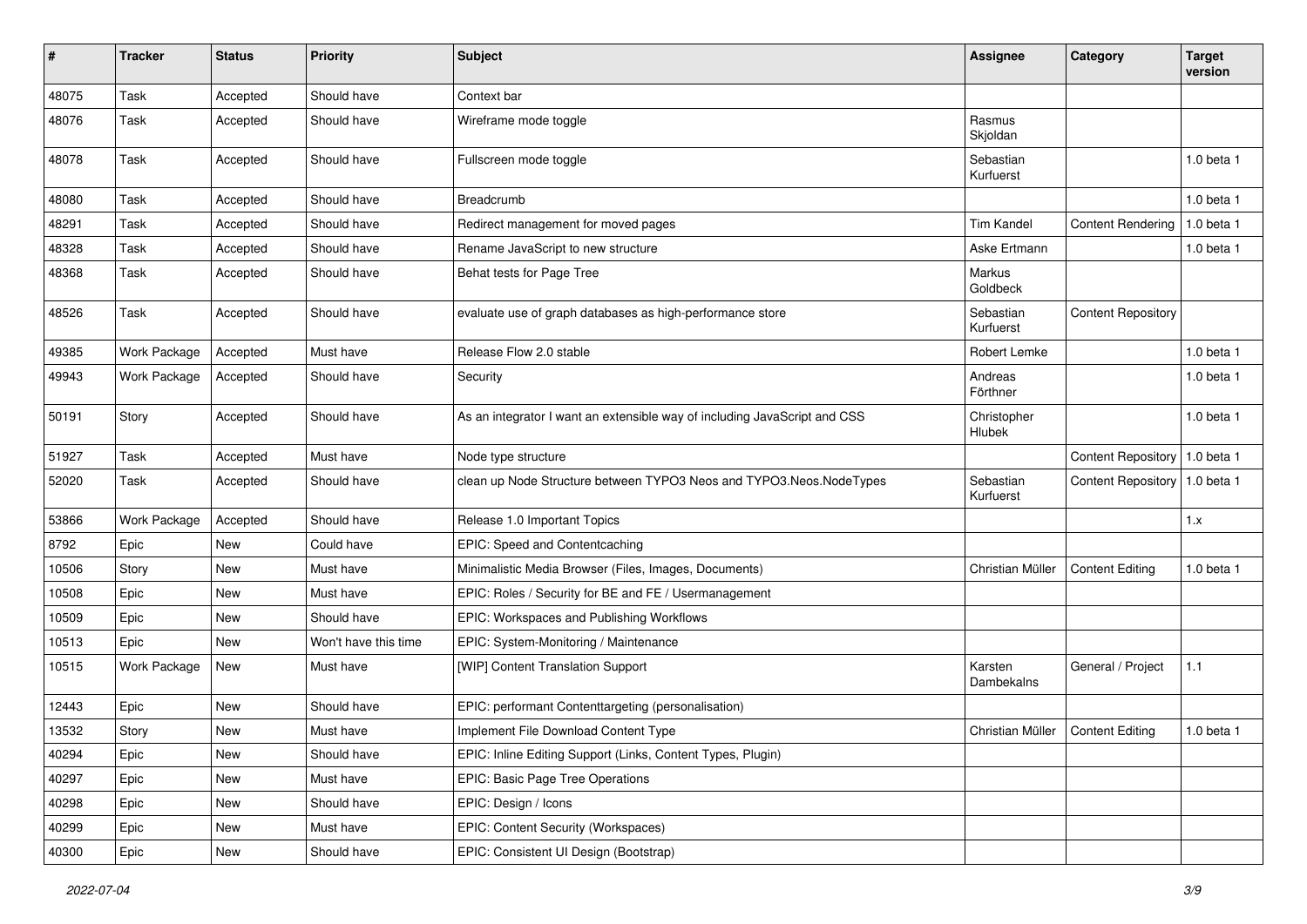| ∦     | <b>Tracker</b> | <b>Status</b> | <b>Priority</b> | Subject                                                                                                             | <b>Assignee</b> | Category                 | <b>Target</b><br>version |
|-------|----------------|---------------|-----------------|---------------------------------------------------------------------------------------------------------------------|-----------------|--------------------------|--------------------------|
| 40301 | Epic           | <b>New</b>    | Should have     | EPIC: System Log Viewer / Audit                                                                                     |                 |                          |                          |
| 40302 | Epic           | New           | Should have     | <b>EPIC: Account Profile</b>                                                                                        |                 |                          |                          |
| 40306 | Epic           | New           | Should have     | EPIC: Content import from TYPO3                                                                                     |                 |                          |                          |
| 40307 | Epic           | New           | Should have     | EPIC: Custom View for Data Types                                                                                    |                 |                          |                          |
| 40308 | Epic           | New           | Should have     | EPIC: In-table editing for items in the Management View                                                             |                 |                          |                          |
| 40309 | Story          | <b>New</b>    | Should have     | As a system administrator I want to see a meaningful error message if the database has<br>not been set up correctly |                 |                          |                          |
| 40311 | Story          | New           | Should have     | As a user I want the UI to respect the lights-off principle                                                         |                 |                          |                          |
| 40320 | Epic           | <b>New</b>    | Should have     | EPIC: User Interface style and implementation guide                                                                 |                 |                          |                          |
| 40322 | Story          | New           | Should have     | As a site integrator I can disable and enable imported sites                                                        |                 |                          |                          |
| 40323 | Story          | New           | Should have     | As an site integrator I can remove an inactive imported site                                                        |                 |                          |                          |
| 40324 | Story          | New           | Should have     | As a site integrator I can change the title, description & version of an imported site                              |                 |                          |                          |
| 40326 | Story          | <b>New</b>    | Should have     | As an administrator I can create a new site package using an existing site as template                              |                 |                          |                          |
| 40328 | Story          | <b>New</b>    | Should have     | As an administrator I can export selected parts of an existing site to a new site package                           |                 |                          |                          |
| 40331 | Story          | New           | Should have     | As a Content Manager, I want to create multiple pages at once                                                       |                 |                          |                          |
| 40332 | Epic           | New           | Should have     | EPIC: Management view content editing                                                                               |                 |                          |                          |
| 40334 | Epic           | <b>New</b>    | Should have     | EPIC: Module Overview Pages                                                                                         |                 |                          |                          |
| 40335 | Story          | New           | Should have     | As an Administrator, I want to run FLOW3 CLI commands in the Launch Bar                                             |                 |                          |                          |
| 40336 | Story          | <b>New</b>    | Could have      | As a Site Integrator I want to see a list of rendering issues                                                       |                 | <b>Content Rendering</b> | 1.0 beta 1               |
| 40469 | Story          | New           | Could have      | (low prio) As a user I want to get redirected to setup tool if install is incomplete                                |                 | Setup                    |                          |
| 40473 | Epic           | New           | Should have     | Bootstrap based login screen                                                                                        |                 |                          |                          |
| 40618 | Story          | New           | Should have     | [DISCUSS] As a user, I want to return to the last-used submodule when changing between<br>main modules              |                 |                          |                          |
| 40725 | Task           | <b>New</b>    | Could have      | display a message in login form if no account exists with a linl to the setup.                                      |                 |                          |                          |
| 40764 | Task           | New           | Could have      | Check if we can remove the inject method in the<br>\TYPO3\TYPO3\ViewHelpers\ContentElement\* ViewHelpers            |                 |                          |                          |
| 40896 | Task           | <b>New</b>    | Should have     | Fix layout in "create account" setup step                                                                           |                 | Setup                    | Sprint 10<br>(1.0 TP1)   |
| 41085 | Story          | New           | Should have     | As an integrator, I want to use the HTML5 "header" element for indicating titles in text                            |                 |                          |                          |
| 41087 | Task           | New           | Could have      | paste in section pastes AFTER section instead of at first element.                                                  |                 |                          |                          |
| 41098 | Story          | New           | Should have     | As a developer, I want a clean TypoScript package                                                                   |                 |                          |                          |
| 41099 | Story          | New           | Should have     | As site integrator, I want a API reference for TypoScript objects                                                   |                 |                          |                          |
| 41101 | Story          | New           | Could have      | As user, I want a well-working content editing (Bugfix Story)                                                       |                 |                          |                          |
| 41103 | Story          | New           | Should have     | As everybody, I want the new product name to be used inside Phoenix                                                 |                 |                          |                          |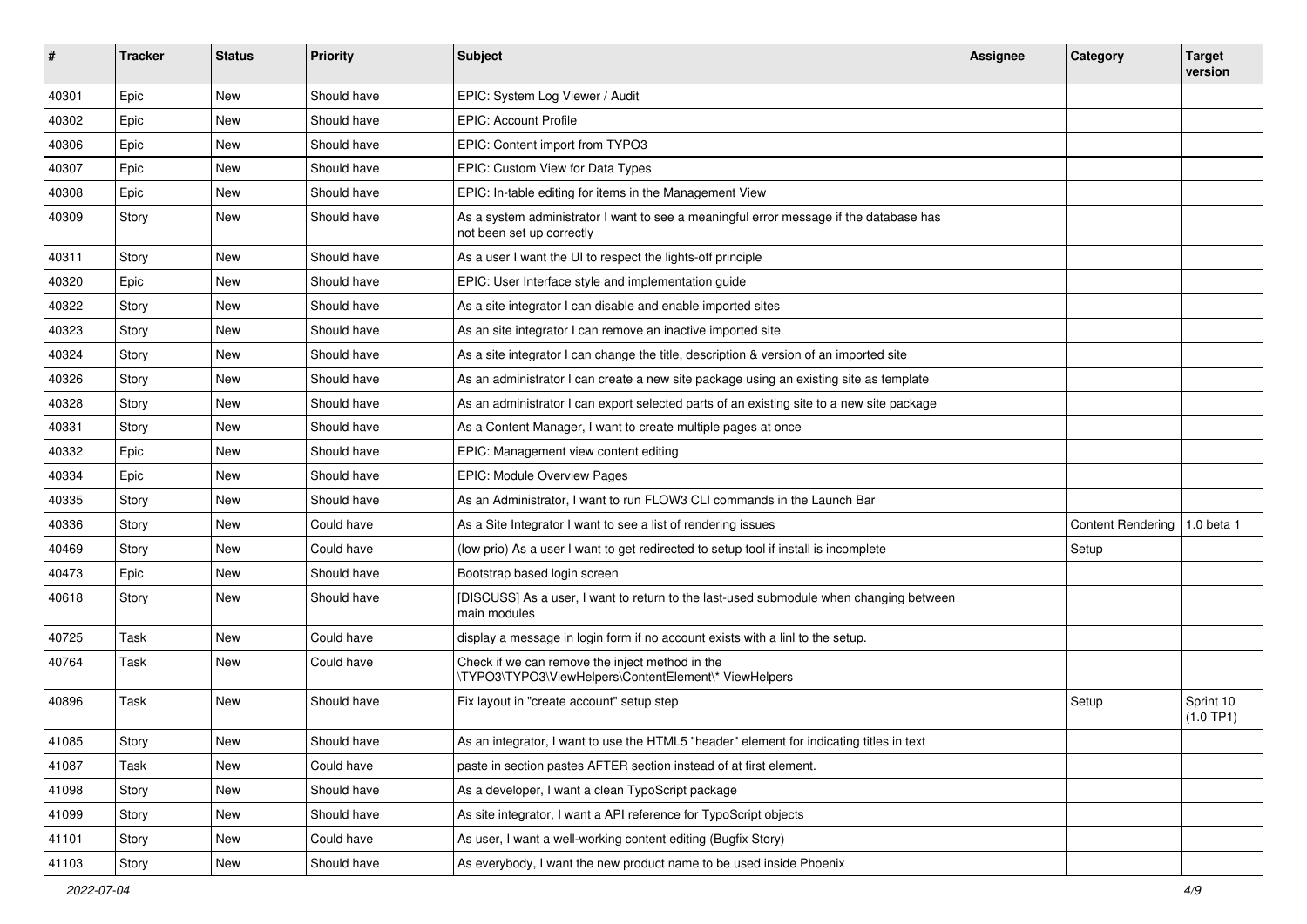| #     | <b>Tracker</b> | <b>Status</b> | <b>Priority</b> | <b>Subject</b>                                                                                                         | <b>Assignee</b>        | Category | <b>Target</b><br>version   |
|-------|----------------|---------------|-----------------|------------------------------------------------------------------------------------------------------------------------|------------------------|----------|----------------------------|
| 41107 | Story          | <b>New</b>    | Should have     | As a user, I want a working demo site                                                                                  |                        |          |                            |
| 41108 | Task           | New           | Should have     | test / update demo/integration server                                                                                  |                        |          |                            |
| 41112 | Task           | <b>New</b>    | Should have     | use better Content-Type previews                                                                                       | Sebastian<br>Kurfuerst |          | 1.1                        |
| 41114 | Story          | New           | Should have     | As a user, I want to insert inline JavaScript in the HTML content elements                                             |                        |          |                            |
| 41116 | Task           | New           | Could have      | textareas in edit form should be made bigger                                                                           |                        |          | 1.1                        |
| 41140 | Task           | New           | Could have      | Let client redirect to login page if inactivity timeout was reached.                                                   |                        |          |                            |
| 41152 | Story          | New           | Could have      | As a content editor, I want to use a page tree which fits into the overall UI                                          |                        |          |                            |
| 41172 | Task           | <b>New</b>    | Could have      | Show button bar on hover with slight delay                                                                             |                        |          |                            |
| 41186 | Story          | New           | Could have      | as a user, I want a clean listing of nodes inside management view                                                      |                        |          | 1.1                        |
| 41355 | Task           | <b>New</b>    | Should have     | activate link-clicking inside texts in preview mode                                                                    | Sebastian<br>Kurfuerst |          |                            |
| 41592 | Story          | New           | Could have      | As a backend user I want to have sensible error handling                                                               |                        |          |                            |
| 41669 | Story          | <b>New</b>    | Should have     | As team member, I want updated deployment working                                                                      |                        |          | Sprint<br>February<br>2013 |
| 41670 | Story          | <b>New</b>    | Should have     | as anybody, I want an updated flow and neos website                                                                    |                        |          |                            |
| 41671 | Story          | New           | Should have     | as developer, I want to make sure that jquery and ember is cleanly encapsulated and does<br>not interfere with site JS |                        |          |                            |
| 41672 | Story          | New           | Should have     | as developer, I want to make sure that CSS is cleanly encapsulated (i.e. site CSS does not<br>change the UI css)       |                        |          |                            |
| 41673 | Task           | <b>New</b>    | Should have     | add guide "tuning Flow Performance"                                                                                    |                        |          |                            |
| 41674 | Task           | <b>New</b>    | Should have     | add guide "profile and debug Flow applications" -> maybe ask othres to write that                                      |                        |          |                            |
| 41679 | Story          | <b>New</b>    | Should have     | As developer, I want to use packagist.org for all packages                                                             |                        |          |                            |
| 41680 | Task           | New           | Should have     | push all packages to packagist, with post-change hook                                                                  |                        |          |                            |
| 41686 | Task           | New           | Should have     | ask community to convert Christians "Developing TYPO3 Neos Website" to tutorial in ReST                                |                        |          |                            |
| 41687 | Task           | New           | Should have     | ask community to convert Sebastians "Technical Overview to Neos" to documentation in<br>ReST                           |                        |          |                            |
| 41700 | Story          | New           | Should have     | As a developer I want to have a reasonable test coverage for JavaScript                                                |                        |          |                            |
| 41701 | Story          | New           | Should have     | As a content editor I want to have localization support ('single tree concept')                                        |                        |          | 1.1                        |
| 41702 | Story          | New           | Should have     | As an integrator I want to configure read / write access to pages / sections                                           |                        |          |                            |
| 41787 | Task           | New           | Should have     | change git repositories on git.typo3.org (FLOW3 -> Flow; Neos Name)                                                    |                        |          |                            |
| 41821 | Task           | New           | Should have     | discuss how documentation can be improved                                                                              | <b>Berit Hlubek</b>    |          |                            |
| 41850 | Story          | New           | Should have     | As an integrator I would like to include default content styles from Neos                                              |                        |          |                            |
| 41852 | Task           | New           | Should have     | Add default content styles inside the content elements package.                                                        | <b>Berit Hlubek</b>    |          |                            |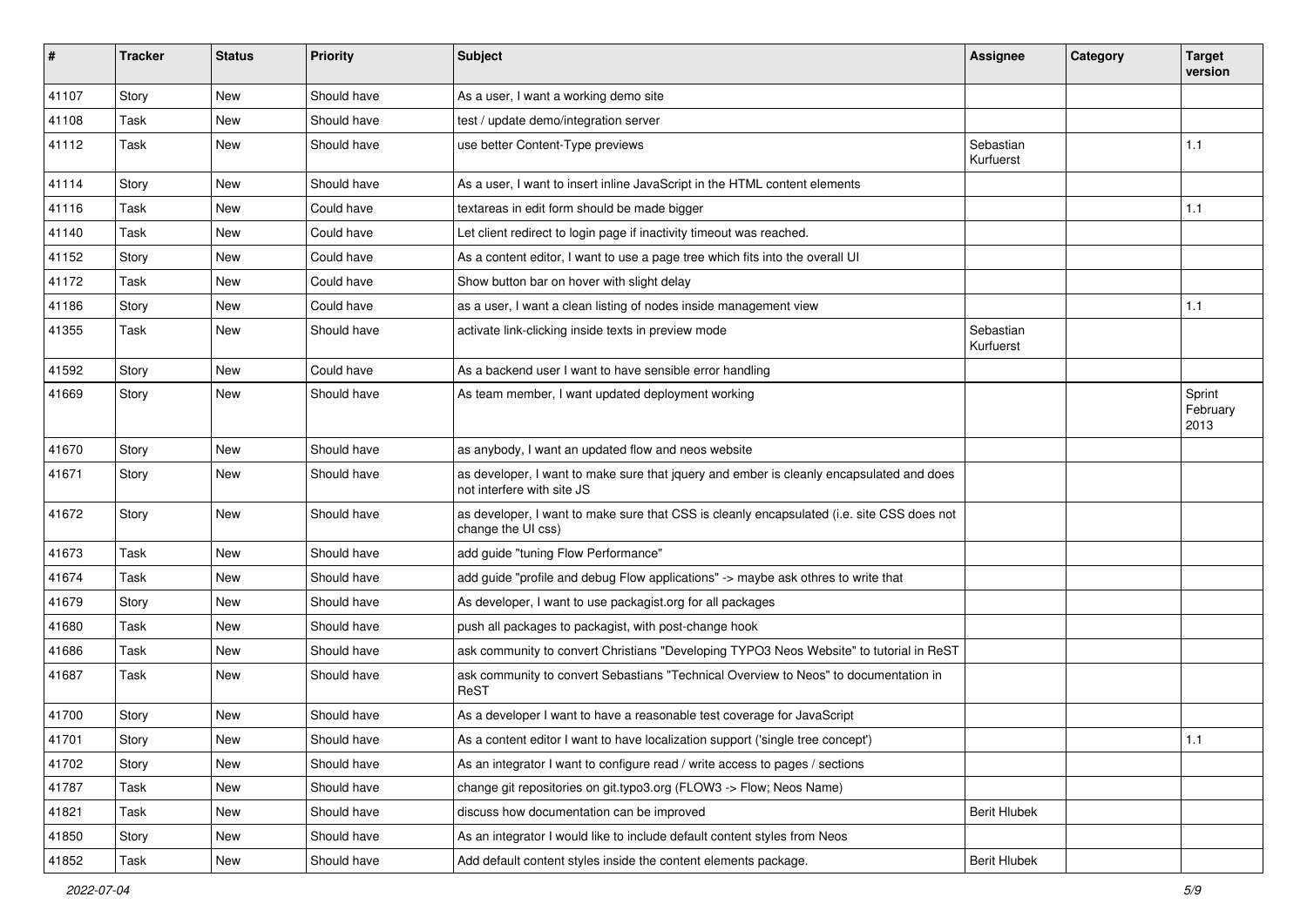| ∦     | <b>Tracker</b> | <b>Status</b> | <b>Priority</b> | Subject                                                                                                                                                              | <b>Assignee</b>       | Category                 | <b>Target</b><br>version   |
|-------|----------------|---------------|-----------------|----------------------------------------------------------------------------------------------------------------------------------------------------------------------|-----------------------|--------------------------|----------------------------|
| 41853 | Story          | <b>New</b>    | Should have     | As an integrator I want an optimized setup                                                                                                                           |                       |                          |                            |
| 41855 | Task           | New           | Should have     | Optimize the usability of the site creation wizard                                                                                                                   | <b>Berit Hlubek</b>   |                          |                            |
| 41856 | Task           | New           | Should have     | Require the needed graphic modules for the site import and show a warning if the modules<br>are not found                                                            |                       |                          |                            |
| 41858 | Story          | <b>New</b>    | Should have     | As an integrator I want a complete feature set in TypoScript and EEL                                                                                                 |                       |                          |                            |
| 41861 | Story          | <b>New</b>    | Should have     | As any user I want a better usability of the backend UI                                                                                                              |                       |                          |                            |
| 41872 | Task           | New           | Should have     | Detect if symlinks can be created                                                                                                                                    |                       |                          |                            |
| 41876 | Task           | New           | Should have     | Make Neos UI work with Zurb Foundation (for example)                                                                                                                 |                       |                          |                            |
| 41877 | Task           | <b>New</b>    | Should have     | Explore: Find a way to include Neos / Flow news via RSS                                                                                                              |                       |                          |                            |
| 41878 | Task           | New           | Should have     | extract package management to own package                                                                                                                            |                       |                          |                            |
| 41892 | Task           | <b>New</b>    | Should have     | Set up an environment for the demo site plus the domain name: neos.demo.typo3.org                                                                                    | Ben van 't Ende       |                          |                            |
| 41931 | Task           | New           | Should have     | TODO: add the page properties in a more clever way, and only when being in backend                                                                                   |                       | <b>Content Rendering</b> |                            |
| 42038 | Task           | <b>New</b>    | Must have       | Automatic save is not always in sync with content, content could be lost                                                                                             |                       |                          |                            |
| 42206 | Task           | <b>New</b>    | Should have     | When a content element is hidden based on hiddenBeforeDateTime / hiddenAfterDateTime<br>the hidden CSS should also be applied (so the element should be transparent) |                       |                          |                            |
| 42216 | Task           | <b>New</b>    | Should have     | Show at least some recognizable content of a node in the inspector panel. Now the header<br>property is used which only works for headlines                          |                       |                          |                            |
| 42220 | Task           | <b>New</b>    | Should have     | "Uncaught ReferenceError: nextAnimation is not defined" javascript error on load (demo<br>package)                                                                   |                       |                          |                            |
| 42246 | Task           | <b>New</b>    | Must have       | Use same DOM hierarchy for logged in backend user and public and do not render content<br>editing classes in public frontend                                         |                       |                          |                            |
| 42248 | Task           | <b>New</b>    | Must have       | Move backend includes (JS and CSS) back to Neos package                                                                                                              |                       |                          |                            |
| 42672 | Story          | New           | Should have     | As everybody, I want no JavaScript loading issues (Bugfix story)                                                                                                     |                       |                          |                            |
| 44916 | Story          | New           | Should have     | Explore: Usage of Touch Screens for Neos                                                                                                                             | <b>Patrick Broens</b> | Content<br>Management    | Sprint<br>February<br>2013 |
| 44923 | Story          | <b>New</b>    | Should have     | Multi-Lingual User Interface                                                                                                                                         |                       |                          | 1.1                        |
| 44925 | Task           | <b>New</b>    | Should have     | Change the styling of Blog Posts with Expose to match the current styling                                                                                            | <b>Marc Neuhaus</b>   |                          | Sprint<br>February<br>2013 |
| 44957 | Story          | New           | Should have     | Reliable clipboard and content element handles                                                                                                                       |                       |                          | Sprint<br>February<br>2013 |
| 44969 | Story          | New           | Should have     | Document Two-Tree Localization Approach                                                                                                                              |                       | Documentation            | 1.0 beta 1                 |
| 44970 | Story          | New           | Must have       | Define Neos 1.0 API                                                                                                                                                  | Robert Lemke          | Documentation            | 1.0 beta 1                 |
| 44977 | Story          | New           | Must have       | TYPO3 Flow (Backend) speed optimization                                                                                                                              |                       |                          | 1.0 beta 1                 |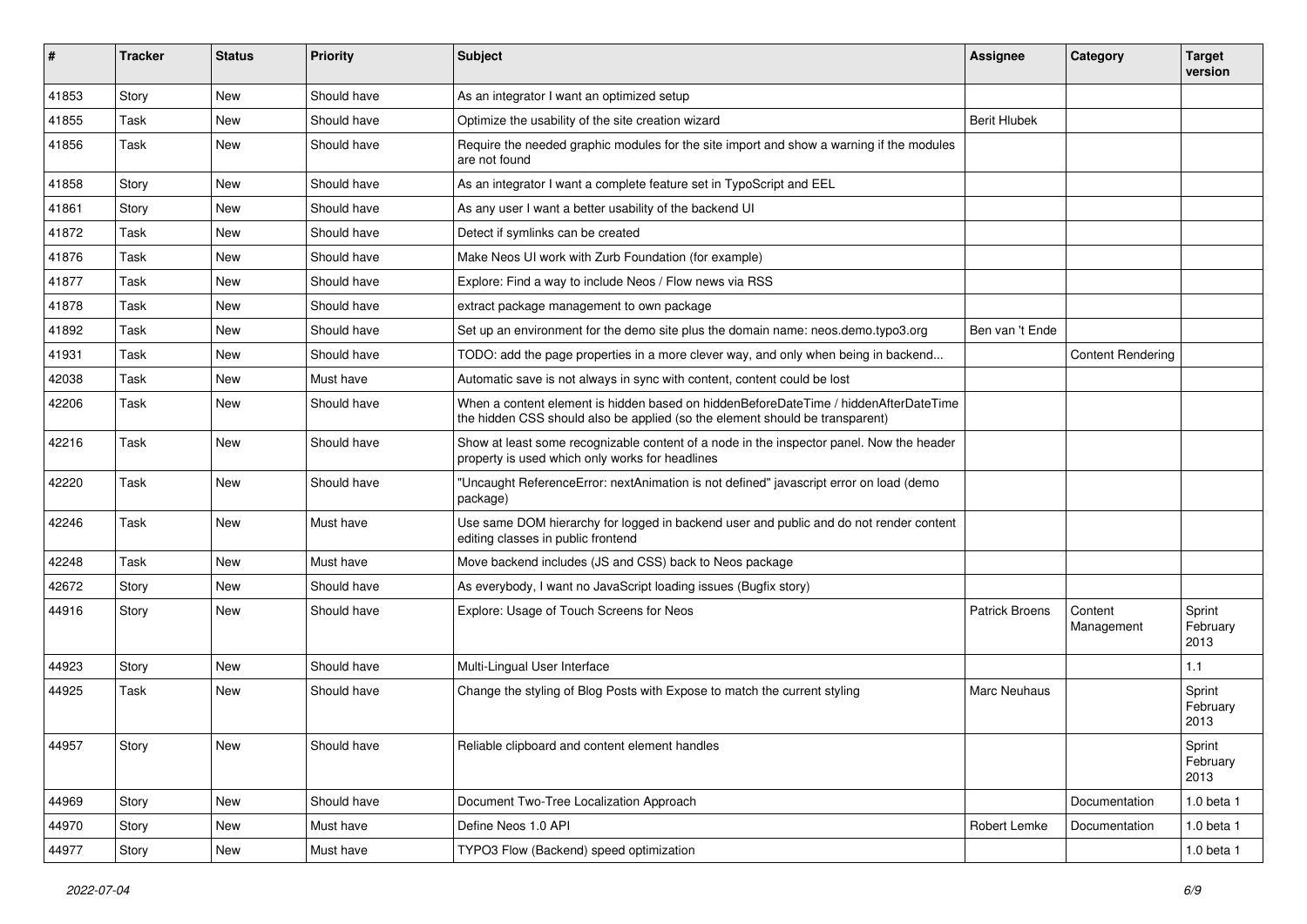| $\sharp$ | <b>Tracker</b> | <b>Status</b> | <b>Priority</b> | <b>Subject</b>                                                                                            | <b>Assignee</b>  | Category                        | <b>Target</b><br>version   |
|----------|----------------|---------------|-----------------|-----------------------------------------------------------------------------------------------------------|------------------|---------------------------------|----------------------------|
| 44978    | Story          | <b>New</b>    | Should have     | <b>Multi-Device Content</b>                                                                               |                  |                                 | 1.1                        |
| 44979    | Story          | New           | Should have     | Implement Frontend user / group concept                                                                   |                  |                                 | 1.1                        |
| 44980    | Story          | New           | Should have     | Show activity stream of changed content in Launch Bar                                                     |                  |                                 | 1.1                        |
| 44981    | Story          | <b>New</b>    | Should have     | Rename Node Types to final names                                                                          |                  | <b>Content Repository</b>       | Sprint<br>February<br>2013 |
| 44989    | Task           | <b>New</b>    | Could have      | Make Section/ContentCollection subclassable                                                               |                  | <b>Content Editing</b>          | 1.1                        |
| 45009    | Work Package   | New           | Should have     | [EPIC] mobile phone version of content editing                                                            |                  |                                 |                            |
| 45011    | Story          | New           | Could have      | Make user settings changeable in the Neos backend                                                         |                  |                                 |                            |
| 45019    | Work Package   | <b>New</b>    | Should have     | [WIP] Real-World Error Reporting                                                                          |                  |                                 |                            |
| 45021    | Work Package   | New           | Should have     | [WIP] [ASSIGNEE MISSING] Cross Browser Compatibility                                                      |                  | <b>Content Editing</b>          | $1.0$ beta $1$             |
| 45025    | Work Package   | New           | Should have     | [WIP] Create minimal publishing workflow                                                                  | Robert Lemke     |                                 |                            |
| 45035    | Task           | New           | Could have      | 'First visit' guide                                                                                       |                  | <b>Global User</b><br>Interface |                            |
| 45037    | Task           | New           | Should have     | [DEMOSITE] Link to be from frontpage                                                                      |                  | General / Project               | $1.0$ beta $1$             |
| 45038    | Task           | New           | Could have      | [DEMOSITE] Design that doesnt blend in as well                                                            |                  | General / Project               |                            |
| 45049    | Task           | <b>New</b>    | Should have     | Remove dependency on midgardNotifications                                                                 |                  |                                 |                            |
| 45099    | Story          | <b>New</b>    | Should have     | As a user I want the Ui to handle an expired session correctly                                            |                  |                                 | 1.0 beta 1                 |
| 45217    | Work Package   | New           | Should have     | [WIP][Assignee missing] External & internal link support                                                  |                  |                                 | 1.0 beta 1                 |
| 45310    | Story          | New           | Should have     | Implement enhanced @position syntax known from TypoScript also in the property panel<br>inspector editors |                  | <b>Content Editing</b>          | 1.0 beta 1                 |
| 45400    | Work Package   | New           | Should have     | [WIP] Developer Toolbar (Community)                                                                       |                  |                                 |                            |
| 45410    | Work Package   | New           | Should have     | [WIP] TypoScript Debugger (Community)                                                                     |                  |                                 |                            |
| 45453    | Task           | <b>New</b>    | Must have       | Concept of launcher/search/dashboard/module tabs                                                          |                  | General / Project               | 1.1                        |
| 45455    | Epic           | New           | Could have      | Different tree types (nodes)                                                                              |                  |                                 | 1.1                        |
| 45501    | Task           | <b>New</b>    | Should have     | Image Metadata in ContentEditing should be cached                                                         |                  |                                 |                            |
| 45539    | Work Package   | <b>New</b>    | Should have     | [EPIC] Mangement view                                                                                     |                  |                                 | 1.1                        |
| 45540    | Work Package   | <b>New</b>    | Should have     | [EPIC] Search                                                                                             |                  |                                 | 1.1                        |
| 45584    | Work Package   | <b>New</b>    | Should have     | Access Control for TYPO3CR Nodes (Concept)                                                                |                  |                                 | 1.1                        |
| 46526    | Story          | New           | Should have     | Media/Scheme aware URL handler                                                                            |                  |                                 |                            |
| 47895    | Work Package   | <b>New</b>    | Could have      | Taxonomy solution                                                                                         |                  |                                 |                            |
| 47905    | Work Package   | New           | Should have     | Perfection the Party and Account Management Module                                                        | Adrian Föder     | Administration                  |                            |
| 48069    | Task           | <b>New</b>    | Should have     | Make node migration more user friendly                                                                    | Christian Müller |                                 | 1.1                        |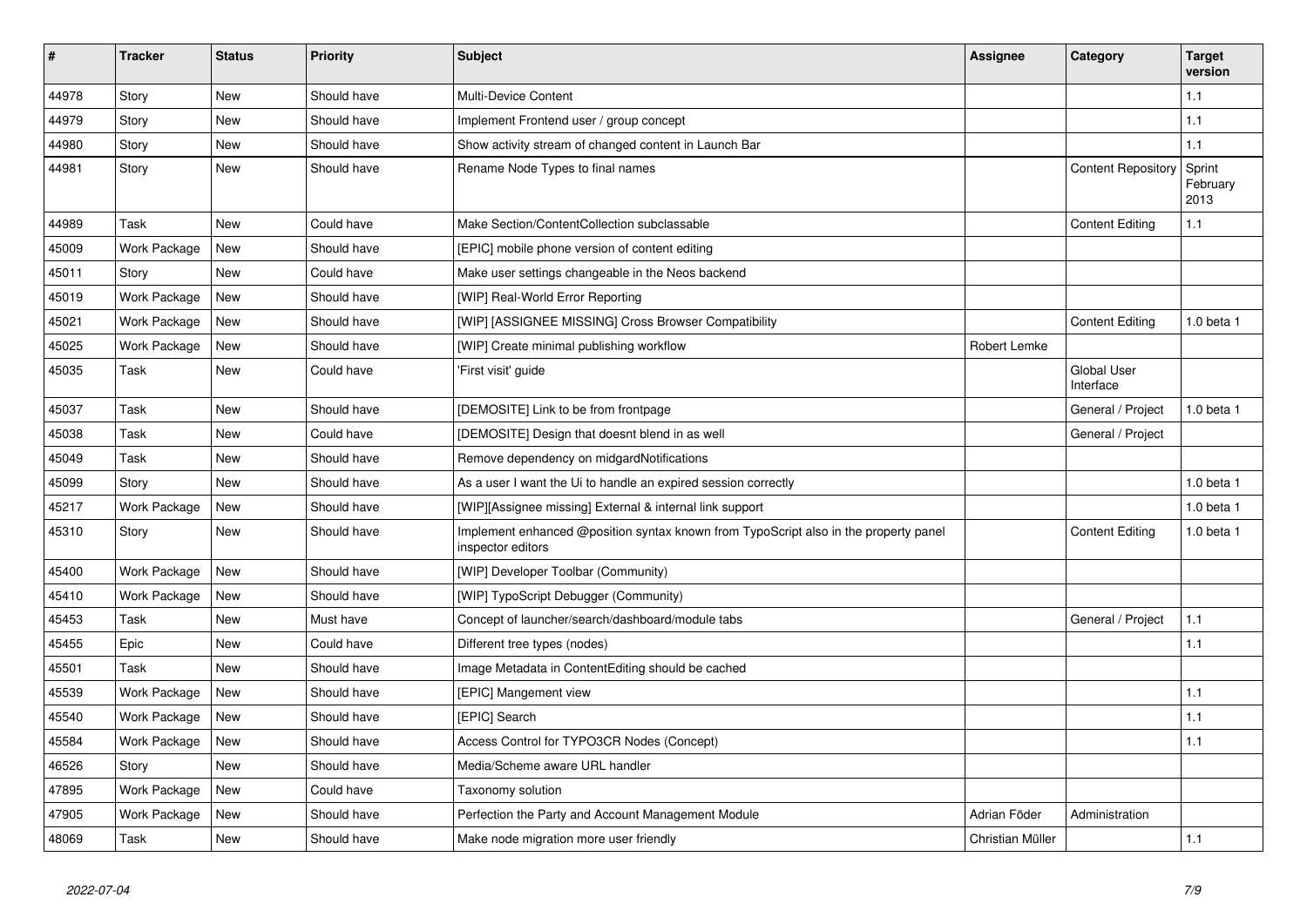| ∦     | <b>Tracker</b> | <b>Status</b> | <b>Priority</b> | <b>Subject</b>                                                                          | Assignee               | Category               | <b>Target</b><br>version |
|-------|----------------|---------------|-----------------|-----------------------------------------------------------------------------------------|------------------------|------------------------|--------------------------|
| 48077 | Task           | <b>New</b>    | Should have     | Language selection                                                                      | Rasmus<br>Skjoldan     |                        | 1.1                      |
| 48140 | Task           | New           | Should have     | <b>Tips</b>                                                                             |                        |                        | 1.1                      |
| 48142 | Task           | New           | Should have     | Search field/results                                                                    |                        |                        | 1.1                      |
| 48143 | Task           | New           | Should have     | Include commands as search results.                                                     |                        |                        | 1.1                      |
| 48238 | Task           | <b>New</b>    | Could have      | Alert user when logging out with unpublished nodes                                      |                        |                        | 1.0 beta 1               |
| 48239 | Task           | New           | Could have      | Backend interface color distinction                                                     |                        |                        | 1.1                      |
| 48241 | Task           | New           | Should have     | Create sandboxed Jenkins testing environment                                            | Robert Lemke           |                        |                          |
| 48271 | Task           | <b>New</b>    | Should have     | General security                                                                        |                        |                        | 1.0 beta 1               |
| 48275 | Work Package   | New           | Should have     | <b>TypoScript consistency</b>                                                           | Sebastian<br>Kurfuerst | General / Project      | 1.0 beta 1               |
| 48278 | Task           | New           | Must have       | Add "Find" FlowQuery operation                                                          |                        | General / Project      | 1.0 beta 1               |
| 48329 | Task           | New           | Should have     | Remove leftover window.T3                                                               |                        |                        | 1.0 beta 1               |
| 48333 | Task           | <b>New</b>    | Should have     | Clean up Content/Application and Content/ContentModule                                  |                        |                        | 1.0 beta 1               |
| 48334 | Task           | New           | Should have     | (maybe) re-introduce "development mode indicator" in topToolbarTemplate                 |                        |                        |                          |
| 48352 | Task           | New           | Should have     | Aloha loading does not always work reliably                                             |                        |                        | 1.0 beta 1               |
| 48357 | Task           | New           | Should have     | get rid of window.Ember                                                                 | Sebastian<br>Kurfuerst |                        |                          |
| 48358 | Task           | <b>New</b>    | Should have     | get rid of window.plupload, window.Chosen, window.AbstractChosen etc,<br>window.GENTICS | Sebastian<br>Kurfuerst |                        |                          |
| 48367 | Work Package   | New           | Should have     | [WIP] End-To-End Testing of Neos with Behat                                             |                        |                        | 1.0 beta 1               |
| 48525 | Work Package   | <b>New</b>    | Should have     | [WIP] TYPO3CR Scalability and consistence                                               |                        |                        |                          |
| 49014 | Task           | New           | Should have     | Detect prototype copying leading to a loop                                              |                        |                        | 1.0 beta 1               |
| 49595 | Task           | New           | Should have     | Neos setup does not check for required php-gd module                                    |                        |                        |                          |
| 49951 | Task           | New           | Should have     | Node structure / layout                                                                 |                        |                        | 1.0 beta 1               |
| 49952 | Task           | New           | Should have     | Folder node types                                                                       |                        |                        | 1.0 beta 1               |
| 49954 | Task           | <b>New</b>    | Must have       | If a user is logged out redirect to login screen after failed AJAX request              |                        |                        | 1.0 beta 1               |
| 49957 | Task           | New           | Should have     | Selecting a parent element doesn't change the content breadcrumb                        |                        |                        | 1.0 beta 1               |
| 49958 | Task           | New           | Should have     | Clicking the page reloads the inspector even if the page is already selected            |                        |                        | 1.0 beta 1               |
| 50385 | Task           | New           | Must have       | Folder node types                                                                       |                        |                        | 1.0 beta 1               |
| 51343 | Task           | New           | Should have     | Add reasonable test coverage for PluginImplementation                                   |                        |                        |                          |
| 52053 | Task           | New           | Should have     | Deleting Home page leaves backend inaccessible                                          |                        | <b>Content Editing</b> |                          |
| 52393 | Task           | New           | Should have     | Pagetree: Editing page title on blur bug                                                |                        |                        |                          |
| 52394 | Task           | New           | Should have     | Pagetree: Editing page title on blur bug                                                |                        |                        |                          |